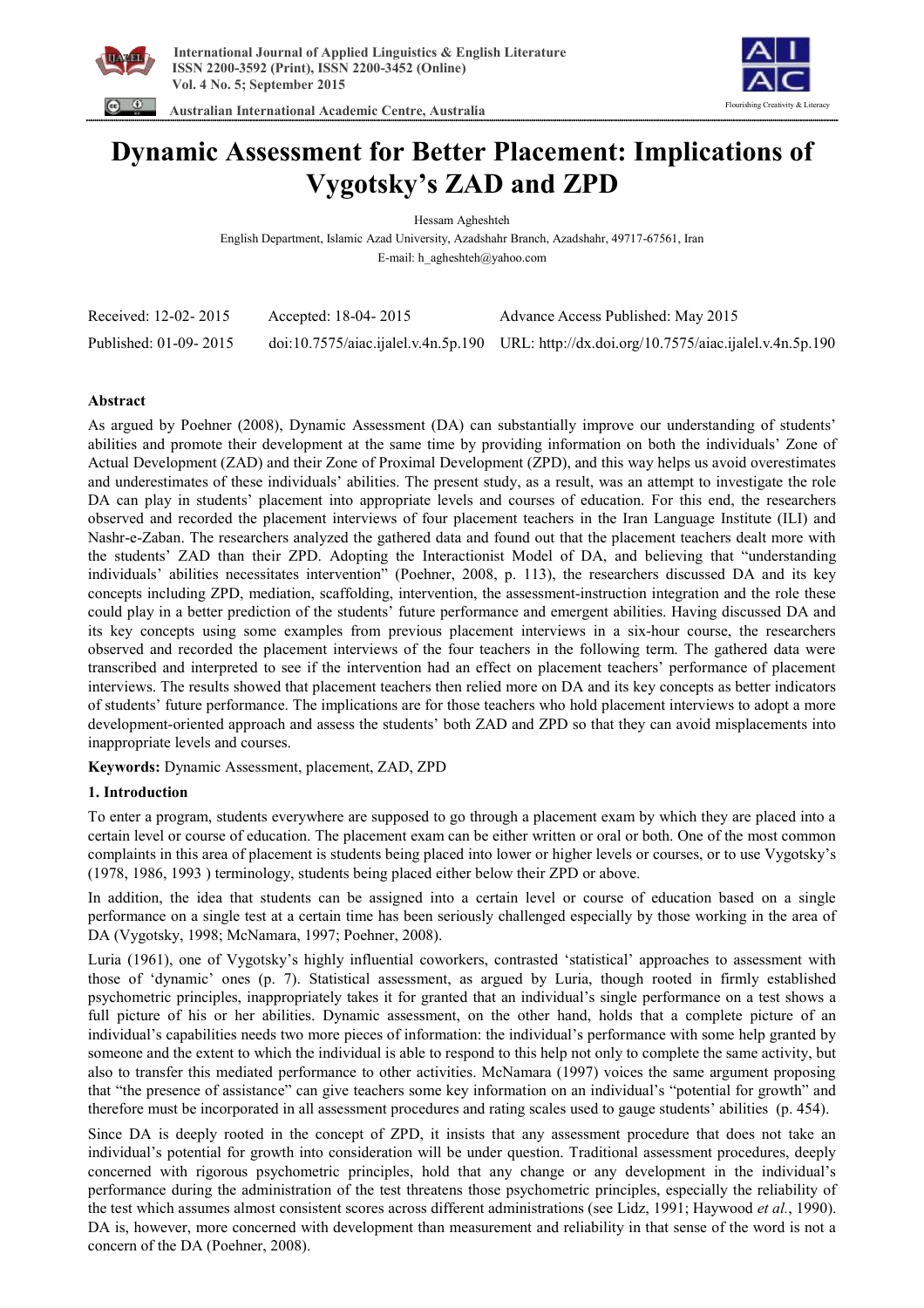#### **IJALEL 4(5):190-197, 2015** 191

In brief, Vygotsky (1998), in the light of the concept of ZPD, contended that a person's ZAD which is determined by his or her performance with no assistance "not only does not cover the whole picture of development, but very frequently encompasses only an insignificant *part* of it" (p. 200). Vygotsky believed that mediation and the individual's ability to benefit from that mediation was absolutely essential for revealing his or her true cognitive ability because it provided insight into the individual's *future* development.

The present study is intended to see if the Iranian placement teachers are using ZAD, ZPD or both. In case they're concerned more with ZAD and not ZPD, the researchers will intervene and introduce DA as a better alternative to assess the students' full potential for learning. The researchers, then, will analyze the data to assess the effects of intervention on placement teachers.

## *1.1 Statement of the Problem*

Central to DA, according to Poehner (2008, p. 24), is the belief that "cognitive abilities can only be fully understood by actively promoting their development." Poehner further argues that "the assessment-instruction dualism" is overcome by integrating them according to the principle that" mediated interaction is necessary to understand the range of an individual's functioning but that this interaction simultaneously guides the further development of these abilities" (p. 24). Besides, as Poehner (2008) stresses, according to Vygotsky's microgenesis which is specifically concerned with the issue of development occurring very fast, it is not hard to imagine that even a single session or a single minute in which a mediator (a teacher and/or a peer) and a student mutually build a ZPD can lead to development on the part of the student.

So as discussed above, scaffolding learners offering them assistance and mediation can effectively shed light on their abilities that are developing let it be in a single session of a few minutes. This mediation and scaffolding which is embodied in DA argues that the students' full range of abilities will be both identified and developed if that mediation is provided let it be in a single session.

Based on what has been argued for above, the present study was an attempt to investigate the possible applications of DA for the placement interviews conducted to put students into some specific educational levels and courses. The study specifically sought to see if placement teachers were concerned with both ZAD and ZPD to assess their applicants' abilities or not. The study also examined the possible effects discussing DA and its key ideas for better placement could have on the placement teachers' performance.

## *1.2 Research Questions*

Vygotsky (1978) suggested that a child's functioning cannot be fully understood without knowledge of both their ZAD and ZPD. When used for diagnostic purposes, DA should yield information regarding the learner's ability to profit from intervention, the intensity of intervention needed to facilitate the learner's competence, the nature of the processes obstructing more optimal performance, and the types of interventions that show promise for promoting the learner's mastery of the task. This is what Edelenbos and Kubanek-German (2004) have termed "diagnostic competence."

Following Vygotsky, the researchers set to explore the following two questions.

- 1. Do placement teachers in Iran assess the students' ZAD, ZPD or both?
- 2. Does intervention help the placement teachers predict students' potential level better using DA?

# *1.3 Significance of the Study*

As mentioned elsewhere in the text, one of the most common complaints in placement exams is placing students in either a lower or a higher level or course of education i.e a level or a course below or beyond their ZPD. In either case, the students will face serious learning and development problems. When placed in a level which deals with their ZAD, students will not be able to develop and move ahead. When placed in a level or course which deals with something beyond their ZPD, again students will not be able to benefit from the course. In both cases, the students might be seriously demotivated, lose their interest, and experience a lot of stress and anxiety.

As a result, as stressed by Vygotsky (1978, 1998); McNamara (1997); Poehner (2008), it seems placement teachers need to assess students' both ZAD and ZPD to get a better picture of their full abilities.

By scaffolding performance, which is the case with DA, learners are encouraged to perform at their highest level, which would be expected to decrease their variability and thereby decrease the so-called error of measurement. This is one supporting factor for DA, and there is evidence that DA has this effect (e.g., Guthke, 1982). Furthermore, DA has been documented to provide unique information to tests of intelligence in accounting for the achievement variability, as well as superior prediction of future learning, compared to traditional tests of intelligence (Guthke & Beckmann, 2000; Lidz, Jepsen, & Miller, 1997). In fact, there is rapidly accumulating documentation to support the validity and reliability of these procedures (Lidz, 1996; Lidz & Elliott, 2000a).

Up to the present moment, no study has addressed the issue of placement in the Iranian context. In the light of the implications of DA, the present study will attempt to explore the placement interviews conducted in the Iranian language schools. Each year thousands of students in the country take written placement exams and then go through placement interviews. The study will focus on the second phase of the placement, i.e. the interviews which play a key role in the students' placement into an appropriate level.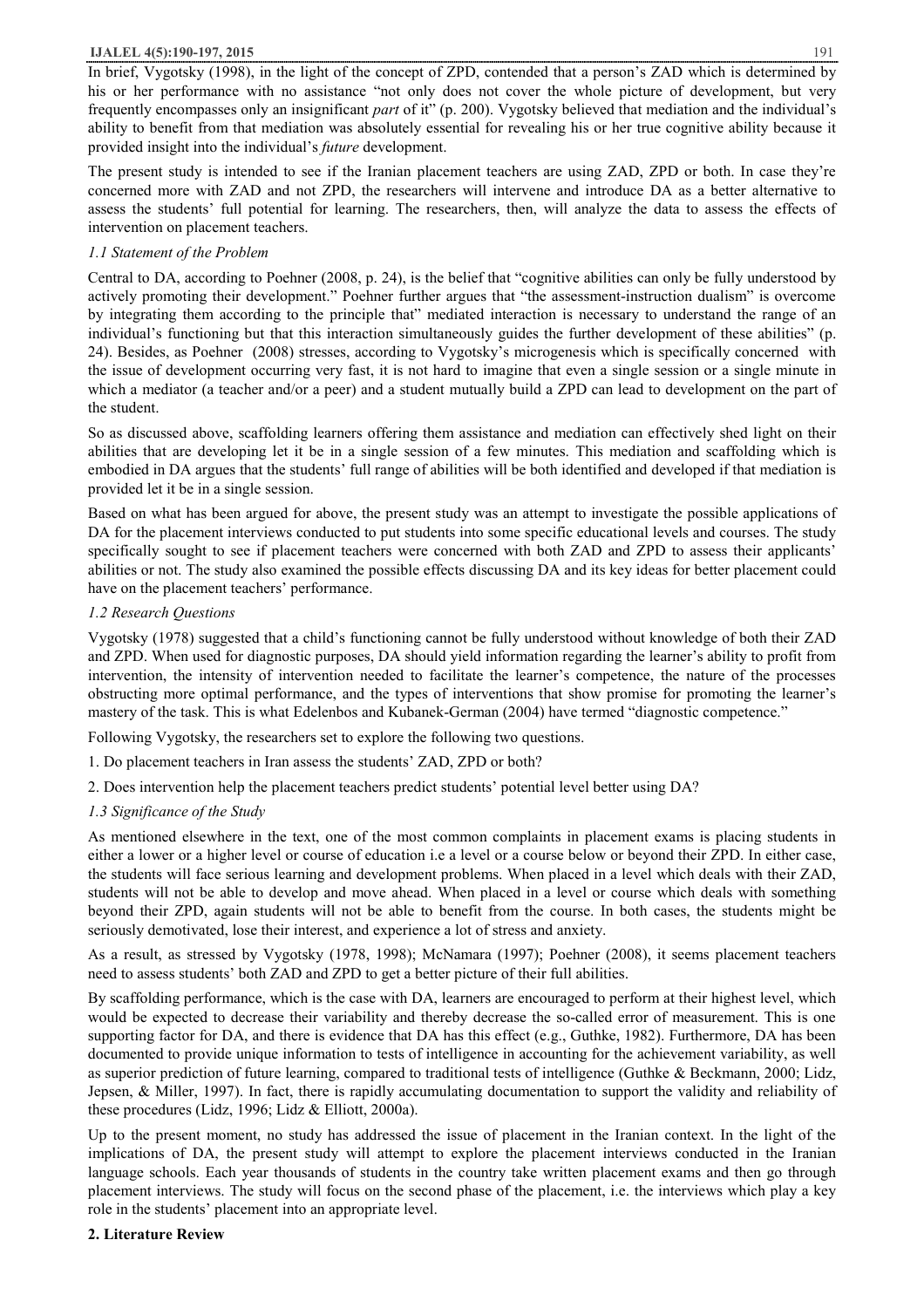#### **IJALEL 4(5):190-197, 2015** 192

Rooted in Vygotsky's Sociocultural Theory of Mind (SCT, see Lantolf, 2000), DA argues that students' responsiveness to scaffolding, and mediation that tap into their potential level of ability can both reveal and at the same time develop their cognitive functions, functions that will remain undeveloped if the students' potential for learning is not tapped. This is in line with Vygotsky's arguments, according to which, providing appropriate scaffolding and mediation can enable individuals to move beyond their independent performance, which will, in turn, stimulate further development of the individuals' cognitive functions (Vygotsky, 1986, 1998). Thus, DA, besides measuring the students' current level of language ability (their ZPD), strives to explore their potential ability for learning and develop it through appropriate intervention (Sternberg & Grigorenko, 2002). DA, as argued here, goes beyond what traditional non-DA procedures were after i.e. mere measurement of students' linguistic abilities. It is, in fact, an ongoing, future- and developmentoriented process of mutual collaboration that can show both the teachers and learners the underlying reasons of learners' performance problems and help learners overcome those problems. In other words, DA integrates assessment and instruction not differentiating instructional activities from assessment activities to deal with the students' both ZAD and ZPD.

Thus under conditions of mediation, scaffolding, and mutual collaboration, students may come to reveal some of their potential functions that have not yet been developed but are ready to get internalized as soon as they are tapped. According to Vygotsky (1986,1998), these potential yet undeveloped cognitive functions all belong to the students' ZPD in contrast to their already completely developed cognitive functions that all belong to their ZAD. Whereas the non-DA assessment procedures show us the students' existing abilities already fully developed in the past, the ZPD allows us to evaluate the students' potential ability to benefit from mediations provided by a teacher or a more competent student. This assessment of the students' future potential learning ability may serve as a better indicator of the students' educational needs than the traditional static scores obtained by non-DA assessment procedures. The possible interventions Vygotsky proposes to assess individuals' ZPD include asking leading questions, modeling, demonstrating, giving examples, and so on. However, vygotsky did not present any standardized procedure for the assessment of the individuals' ZPD.

Vygotsky (1956: 446–47, cited in Wertsch, 1985, p. 68) once wrote

Imagine that we have examined two children and have determined that the mental age of both is seven years. This means that both children solve tasks accessible to seven-years old. However, when we attempt to push these children further in carrying out the tests, there turns out to be an essential difference between them. With the help of leading questions, examples, and demonstrations, one of them easily solves test items taken from two years above the child's level of [actual] development. The other solves test items that are only a half-year above his or her level of [actual] development.

For Vygotsky the two children mentioned above are both the same and different, as he points out a bit further in the same passage:

From the point of view of their independent activity they are equivalent, but from the point of view of their immediate potential development they are sharply different. That which the child turns out to be able to do with the help of an adult points us toward the zone of the child's proximal development. This means that with the help of this method, we can take stock not only of today's completed process of development, not only the cycles that are already concluded and done, not only the processes of maturation that are completed; we can also take stock of processes that are now in the state of coming into being, that are only ripening, or only developing. (Vygotsky, 1956: 447–48; cited in Wertsch, 1985, p. 68).

Budoff and Feuerstein (see Lidz, 1987; Poehner, 2008) were the first researchers to fully operationalize educational programs for dynamic assessment of general cognitive functions. Budoff believed that DA was a much better tool to classify students and predict their future development. Feuerstein, too, argued that the main purpose of DA was to discover and actualize the students' inclination toward future cognitive change.

The pioneering research available on placement is Antón (2003), who used the interactionist DA to place students in an advanced university level L2 Spanish program. It is interesting that, in this research study, she does not take the pedagogical implications of DA into consideration; she never talks about the development which takes place during the DA procedures but instead decides to focus on the potential DA can have in giving a more complete picture of learners' abilities, which, according to her, led to more accurate placements in the Spanish L2 program. Antón's study strongly supports the validity of using DA for placements. She demonstrates that DA assessment procedures are superior to non-DA procedures because DA procedures, by scaffolding students to assess their ZPD, show some very significant differences in students' potential learning abilities.

## **3. Methodology**

#### *3.1 Participants*

The participants of the study are four placement teachers currently working in the Iran Language Institute (ILI) and Nashr-e-Zaban. The teachers hold either a BA or an MA in English literature and English language teaching. They have an experience of at least seven years and have taught all of the levels presently being offered in the institutes. As a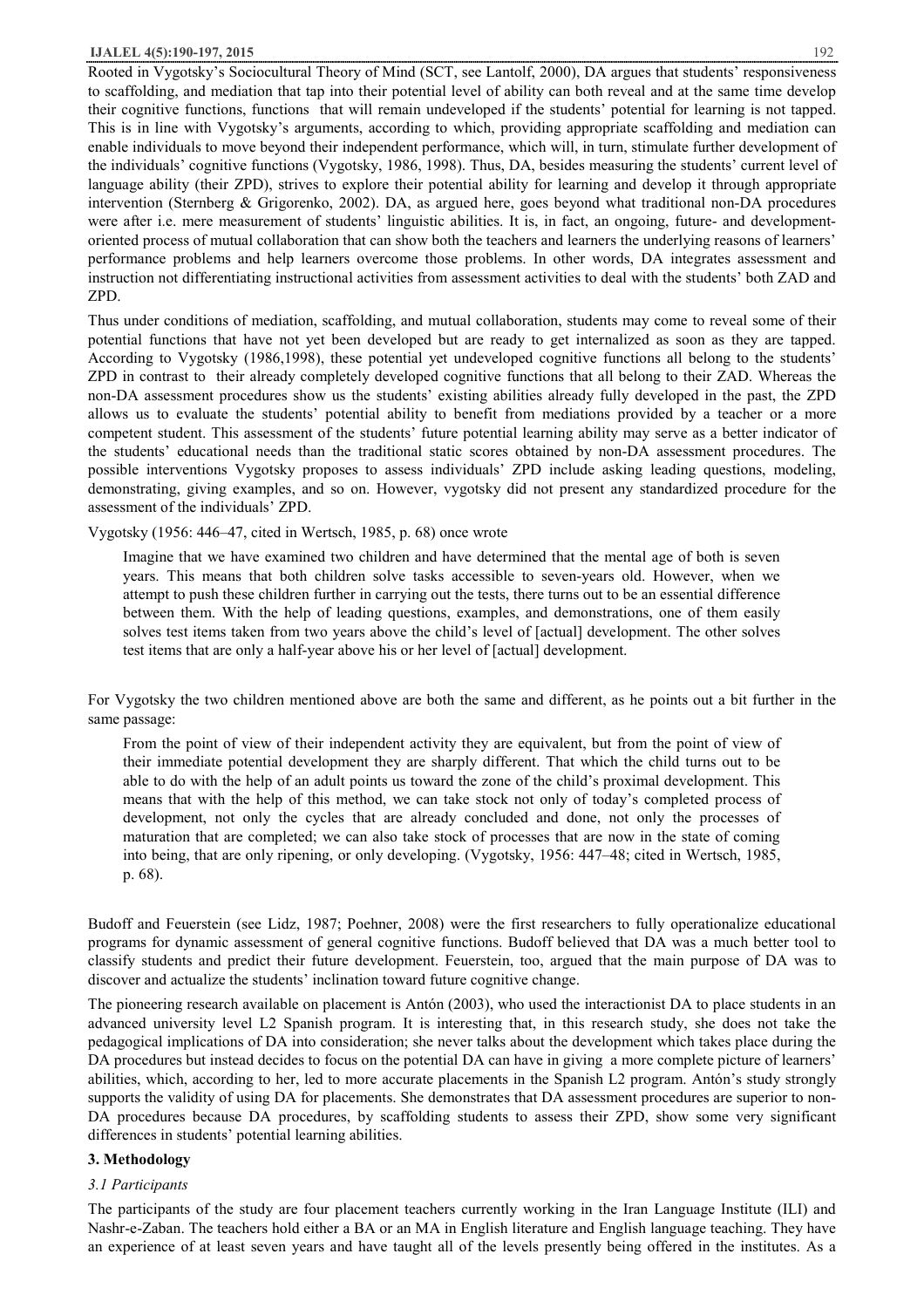result, they have a good command of the materials and their content and a good intuitive knowledge of what each level is like.

## *3.2 Method*

In the placement exam in Iran, the students go through two phases. The first is a written exam consisting of a number of questions which closely correspond to the different levels and courses currently being offered in the institutes. This is mostly designed to assess student's knowledge of English vocabulary and grammar. The second is an interview held mostly immediately after the written exam to check students' oral fluency. Due to institutional limitations, the present study focuses on the second phase of the placement exam i.e. the interview, which plays a key role in students' placement.

Adopting the Interactionist Model of DA, the researchers observed and recorded five of the placement interviews conducted by each placement teacher, transcribed them and interpreted the data. Realizing that the placement teachers were mostly concerned with the students' ZAD and there was almost no development-oriented effort, the researchers intervened discussing the possible applications of DA and its key terms including ZPD, intervention, mediation, scaffolding, and development-centered language testing. The researchers, then, observed and recorded five of the placement interviews conducted the following term to see if the placement teachers performed differently or not, to see if they were better able to keep an eye on both the students' ZAD and ZPD, and to see if they were concerned with measurement and development or only the former. The researchers also conducted a semi-structured interview with the placement teachers to seek their opinions toward the new assessment procedure.

## *3.3 Data Analysis*

The gathered data came from observations and interviews which were recorded and transcribed. Using Constant Comparative Method (Ary, Jacobs and Sorensen, 2010), the data were analyzed for traces of interactions dealing with students' ZAD and/or ZPD. To ensure validity, the researchers employed member checks according to which the researcher checks his own interpretations of the data with those of the participants. Member checks can significantly improve the validity of the researchers' interpretations of qualitative data (Ary, Jacobs & Sorensen, 2010). Any disagreements were put to negotiations.

## **4. Findings and discussion**

According to Vygotsky, ZAD refers to the cognitive functions the child is able to perform without any assistance, whereas ZPD refers to those cognitive functions the child is able to perform with the assistance of a more competent collaborator (e.g., parent, teacher, peer). The ZAD represents yesterday, whereas the ZPD represents tomorrow. It is not difficult to understand the relevance of the ZPD for the instructional situation, as it can also be conceptualized as the instructional zone and describes the target of the educational process. Standardized and curriculum-based procedures inform us about the ZAD while DA informs us about the ZPD. An important implication is that we need both (Lidz, 1995). The problem is that we have been overfocused on—one could say, obsessed with—the former (Haywood, Tzuriel, & Vaught, 1992).

The analysis of early observations of placement interviews recorded, transcribed, and analyzed corroborated what Haywood, Tzuriel, & Vaught above argued. The placement teachers in the Iranian context were more concerned with yesterday (ZAD) than tomorrow (ZPD). The placement teachers as mediators made very few interventions to scaffold the students being placed to be able to fully tap into their potential for future learning.

Having checked the results of the written exam, one placement teacher, asking a student to look at a picture, said:

S: ….

- T: Ok, what is it here?
- S: Picture.
- T: Full answers, please.
- S: It's picture
- T: Ok, what's the man in the picture doing?
- S: Ehhh … he reading
- T: Is he reading a book?
- S: No, he eee read a newspaper.
- T: Do you sometimes read a newspaper?
- S: Yes, read newspaper.

T: ….

As is clear from the interactions above, the teacher trying to elicit present progressive and simple present tenses is most concerned with the student's ZAD. He does not make any interventions to see if the student is able to answer if he is provided with a little bit of assistance or not. For example, the teacher asks two questions on present progressive to see if the student is able to use it correctly or not. However, he does not intervene even when he finds out that the student is not able to answer. He does not provide the student with any feedback on his performance, neither implicit nor explicit feedback, to be able to tap into the student's potential for learning from assistance. Here, the placement teacher could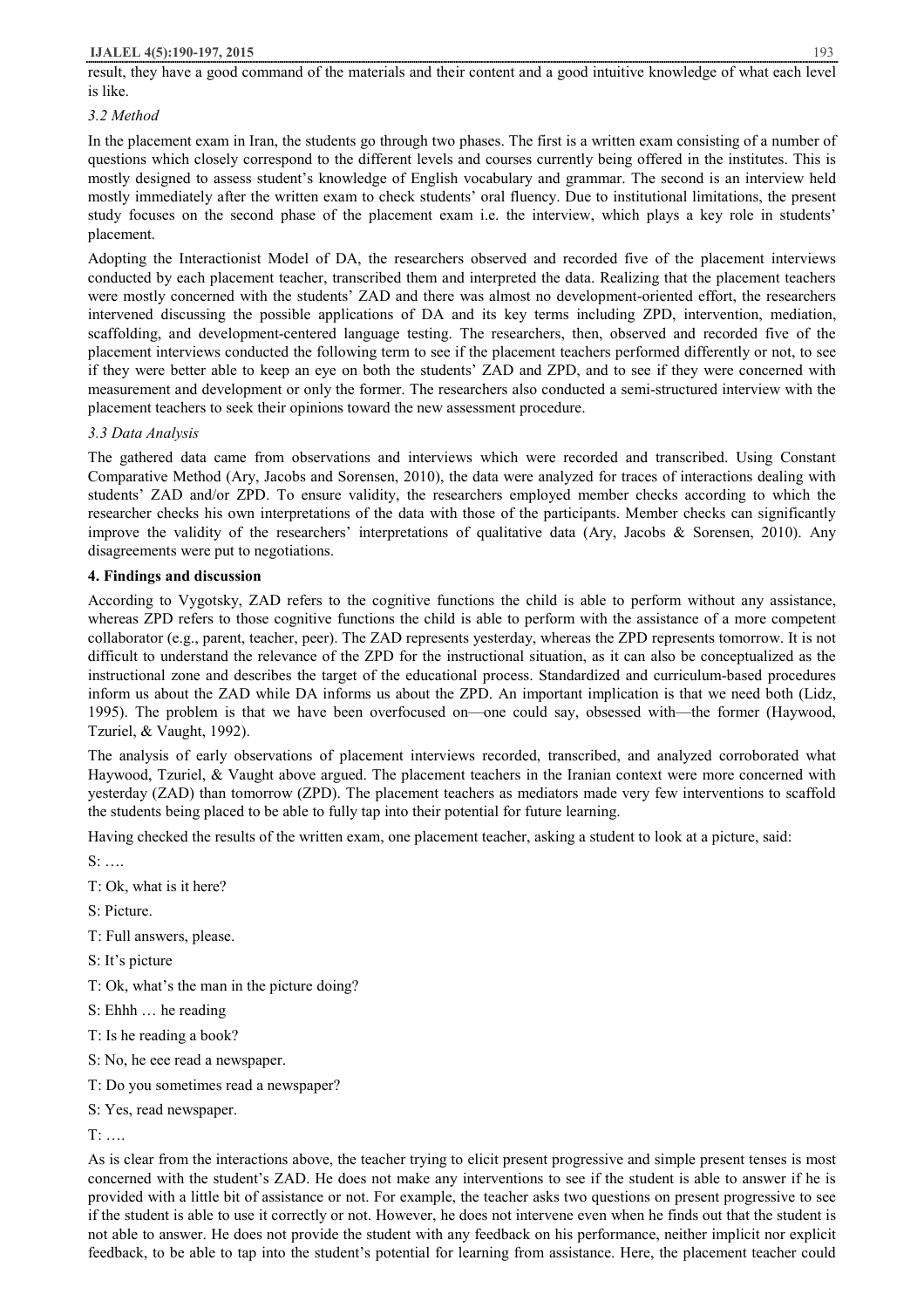easily check the student's potential ability to benefit from assistance and see how much assistance he needed to perform the task. In addition, if the teacher had intervened, the student would have left the office with some development besides his (mis) placed level. Development, after all, is what DA is most concerned about be it in a single session.

Another interesting example comes from a teacher interviewing a student who had already studied up to a specific level but had quit the institute for about three terms and now was back and expected to take up where he had left. After greeting and asking a few warm-up questions, the teacher asked:

S: …..

- T: What is a noun clause?
- S: Ehhh …
- T: Give a sentence with a noun clause, please.

S: Ehhh …

- T: What's an adjective clause?
- T: You see you don't know what a noun clause is … what an adjective clause is. How do you want to start with the same level?

S: Well, ehhh …..

 $T^*$  ….

Here again, the placement teacher who seems to be more concerned with metalanguage than language itself does not intervene to assess the student's ZPD to see how much he can benefit from assistance. The teacher as the mediator could have at least posed his question using a noun clause himself saying "Do you know what a noun clause is?" or "Can you give a sentence which contains a noun clause?" Or he could have intervened giving an example of a noun clause to see if the student can befit from the example and produce some more.

It would have been much better, however, if the teacher focused on language and not metalanguage to be able to elicit some sentences containing either a noun or an adjective clause. The teacher may have followed a conversational patter like the one below.

T: Do you know where we can find X?

S: I don't know.

T: What don't you know?

S: …..

Here if the teacher is concerned with the student's ZAD, he will stop when the student says, "I don't know" believing that noun clauses are not a part of this student's ZAD. A teacher concerned with the students' ZPD, however, will continue intervening and providing the student with some assistance. This is because two students with the same ZAD might have different potentials for future learning (Vygotsky, 1998; Poehner, 2008).

The data is replete with examples of interactions which show the teachers are more concerned with the students' ZAD and not their ZPD. It seems teachers are more concerned with measurement than development. They pay very little attention to the students' potential ability.

Now we will discuss some examples from the interactions between the teachers and students after the researchers discussed DA and its key concepts with the placement teachers in a six-hour session. The examples clearly show that teachers are now concerned with both their students' ZAD and ZPD. The data show, besides assessing the students' ZAD, teachers are also concerned with development let it be in a single session of five to fifteen minutes.

An interesting example comes from a placement teacher interviewing a young girl. After greeting and asking some questions on personal information as a warm-up, the teacher asks the student to look at a picture and then asks a few questions.

S: …

- T: Look at the picture here, please. What are they doing now?
- S: They eh … walking in the park.
- T: what are they doing?
- S: They eh … walking in the park.
- T: What ARE they doing?
- S: Oh, they are walking in the park.
- T: Are they eating anything?
- S: Yes, they are eating ice cream.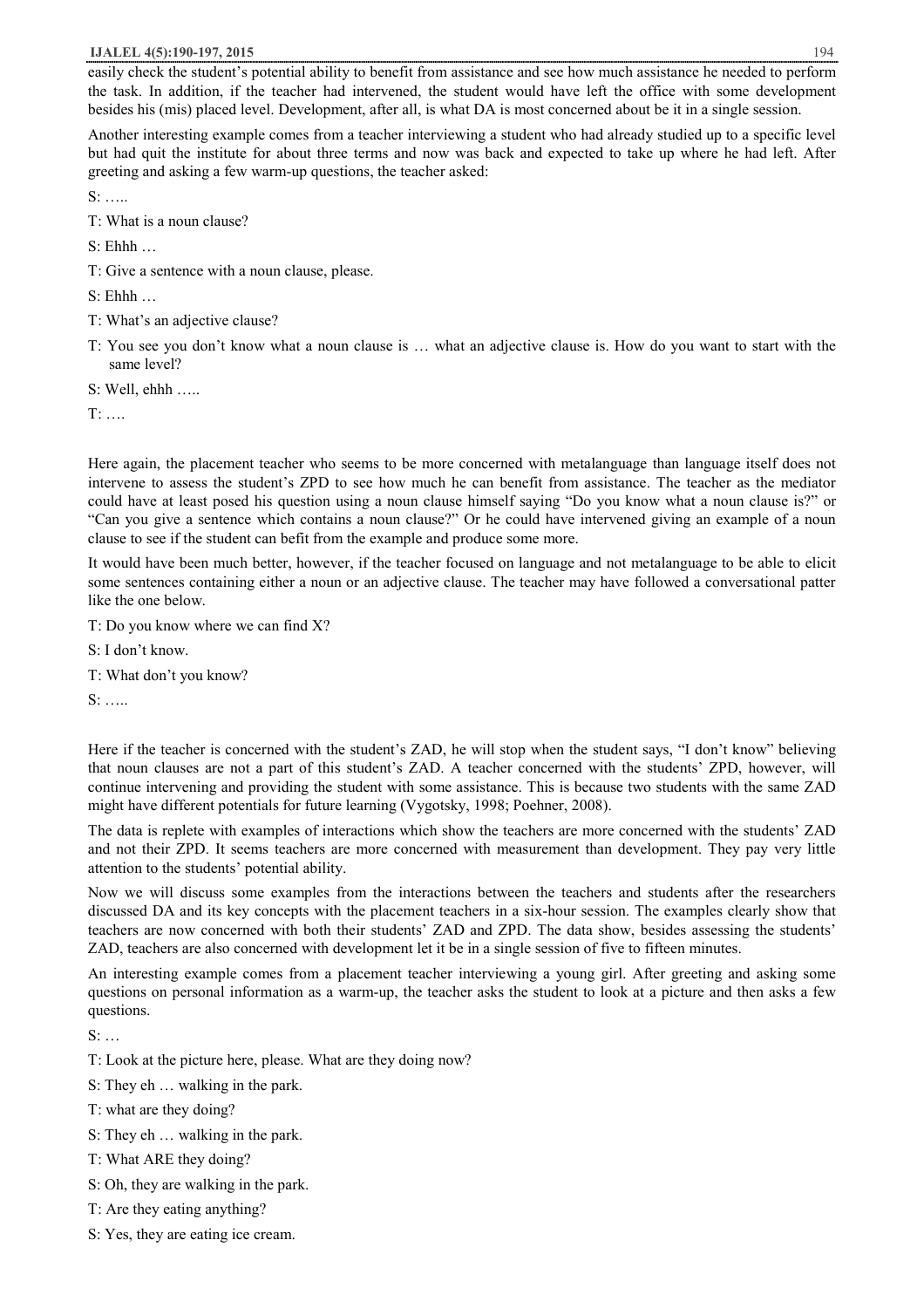T: Are you eating anything right now?

S: No

T: What are you doing?

S: I'm … I'm talking to you.

T: …

In the example above, it is clear that the teacher is now trying to delve more into the student's ZPD. When the student is not able to answer, he repeats his question as an almost implicit feedback or assistance to indicate that her answer was not correct. When the student is not able to correct herself, the teacher moves to a more explicit feedback and pronounces "are" with a bit of stress on it. Given this, the student corrects herself and gives the correct answer. The teacher asks more questions on present progressive to check if the student can use it consistently correct or not. The student answers all the questions correctly indicating her potential for learning from assisted learning. This students' placement will be clearly different from the placement of the student who is not able to learn from the teachers' scaffolding.

Another example comes from a placement teacher who, having checked simple present and present continuous, moves to the past tense:

 $S:$  …

- T: Well, what time did you get up this morning?
- S: Ehhh … I get up at 7.
- T: Please again!
- S: Well, I get up at 7.
- T: What time DID you get up this morning?
- S: Oh … yes! I'm sorry. I got up at 7.
- T: What time did you have breakfast?
- S: I had breakfast at seven thirty.
- T: Did you leave home at eight?
- S: Yes! I left home at eight.
- T: Are you going to get up at 7 tomorrow too?

S: …

Here the teacher successfully checking present tenses moves to past tenses. As it is clear from the example above, the student is able to benefit from the teachers' feedback. This students' placement will be definitely different from the placement of a student who is not able to benefit from the teachers' scaffoldind as in the example below:

 $S:$  …

- T: and what time did you go to school?
- S: I go to school at seven.
- T: Again please!
- S: I go to school at seven.
- T: What time DID you go to school?
- S: I going to school at seven.
- T: What is the past form of "go"?
- S: Oh! I goed to school at seven.
- T: No! I we……
- $S: I \longrightarrow$

T: I WENT to school at seven. And what time did you come back home?

S: …

Here this student is not able to benefit from the teachers' implicit feedback and the teacher is forced to provide him with the most explicit feedback. The point here is that the teacher provides the student with some scaffolding but the student, unlike the student in the previous example, is not that much able to benefit from the teachers feedback. The first student was not able to use simple past, but when provided with the most implicit feedback, he or she could correct himself or herself. The latter student, however, needed very explicit feedback. If the teacher had not intervened to assess these two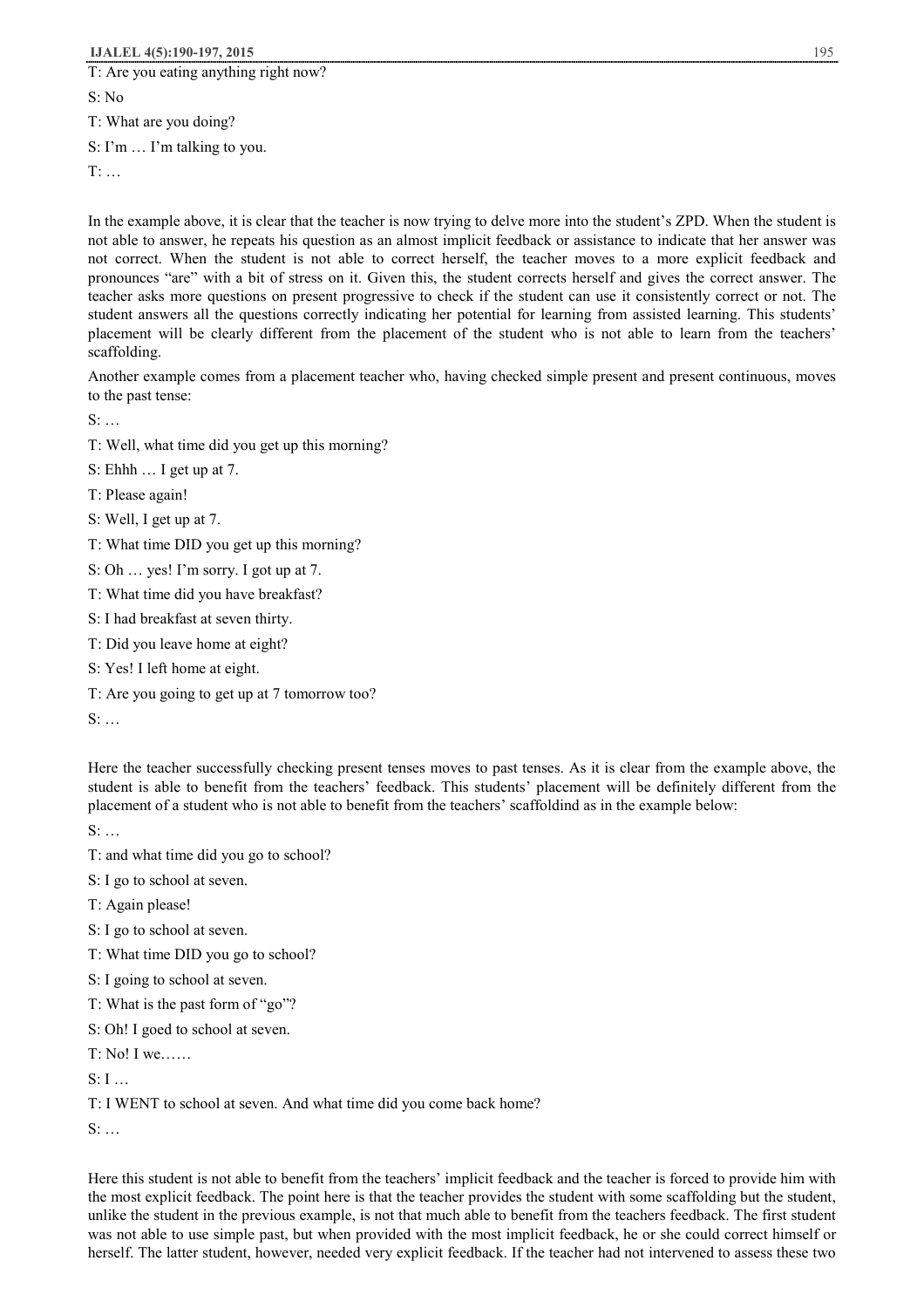students' potential, he might have put them in the same level. However, when the teacher intervened by providing feedback, the first student proved his potential to use the missed simple past tense question was completely different from the potential ability of the second student. What is more important is the point that both students added to their knowledge of English, i.e. the placement interview went beyond mere measurement to development.

One main reason teachers see assessment and instruction as two different processes not related to one another, as Poehner (2008) stresses, is the teachers' lack of familiarity with the theory and principles underlying assessment practices. However, as the present study showed, discussing current assessment theories, DA in this study, can fill the gap and help the teachers better assess their students' abilities, both what they have learnt yesterday and what they can learn tomorrow. This will also help them promote their students' development at the same time.

This was also confirmed from the data obtained from semi-structured interviews conducted at the end of the study. After discussing applications of DA in student placement, and after the teachers tried to incorporate the insights from DA, the researchers conducted an interview to seek the placement teachers' opinions regarding placement in the light of DA. The data were recorded, transcribed and analyzed. Two of the themes found were the teachers' emphasis on DA potential to both gauge and promote students' abilities. One teacher said:

I had never thought about it this way, students' current ability and potential ability. I thought I was supposed to assess the students' current level. I believed this could give me sufficient information to put him in an appropriate level. But I think differently now. DA was great. It made me aware of something I had never thought about. You *know I could teach my students, too.* 

#### Another teacher said:

I had never thought about student learning during placement interviews. I just asked a few questions to gauge the students' present level. I seldom gave any hints. But it's great if we teach something to the students, too. They spend a lot of time and pay a good sum of money for the placement after all. If they learn something, they will *leave the session with a positive feeling. We can have a good impression on the students.* 

#### **5. Conclusion**

Assessments conducted for placement purposes usually involve very few observations, or even a single observation of performance, serving as the basis for generalizing individuals' probable functioning in the future. For this reason, assessors need to go to great lengths to control for sources of variance in their procedures. One of the most promising assessment theories currently in vogue is that of DA which is based on Vygotskey's Sociocultural Theory of Mind. According to Vygotsky (1956 cited in Wertsch, 1985), from the point of view of their independent activity, the students might be equivalent, but from the point of view of their immediate potential development the same students might be sharply different. This is why placement teachers are strongly required to explore both the students' ZAD and ZPD. For placement purposes, as the present study showed, placement teachers need to focus on both what the students have learnt yesterday and what they are able to do tomorrow. The present study in Iran clearly showed how placement teachers focused mostly on the students' ZAD, and how they were redirected towards checking both the students' ZAD and ZPD to avoid overestimates and underestimates of students' emergent abilities.

#### **References**

Antón, M. (2003). *Dynamic assessment of advanced foreign language learners*. Paper presented at the American Association of Applied Linguistics, Washington, D.C., March 2003.

Edelenbos, P., & Kubanek-German, A. (2004). Teacher assessment: the concept of diagnostic competence. *Language Testing* 21(3): 259–283.

Guthke, J. (1982). The learning test concept – An alternative to the traditional static intelligence test. *The German Journal of Psychology* 6(4): 306–324.

Haywood, H.C., Brown, A. L., & Wingenfeld, S. (1990). Dynamic approaches to psychoeducational assessment. *School Psychology Review* 19: 411–422.

Lantolf, J.P. (Ed.). (2000). *Sociocultural theory and second language learning*. Oxford: Oxford University Press.

Lidz, C.S. (Ed.). (1987). *Dynamic assessment: An interactive approach to evaluating learning potential*. New York: The Guilford Press.

Lidz, C.S. (1991). *Practitioner's guide to dynamic assessment*. New York: Guilford.

Lidz, C.S., & Elliott, J. G. (2000). *Dynamic assessment: Prevailing models and applications*. Amsterdam: Elsevier.

Luria, A.R. (1961). Study of the abnormal child. *American Journal of Orthopsychiatry: A Journal of Human Behavior*  31: 1–16.

McNamara, T. (1997). "Interaction" in second language performance assessment: whose performance? *Applied Linguistics* 18: 446–466.

Poehner, M.E. (2008). Dynamic assessment: A Vygotskian approach to understanding and promoting L2 development. New York: Springer.